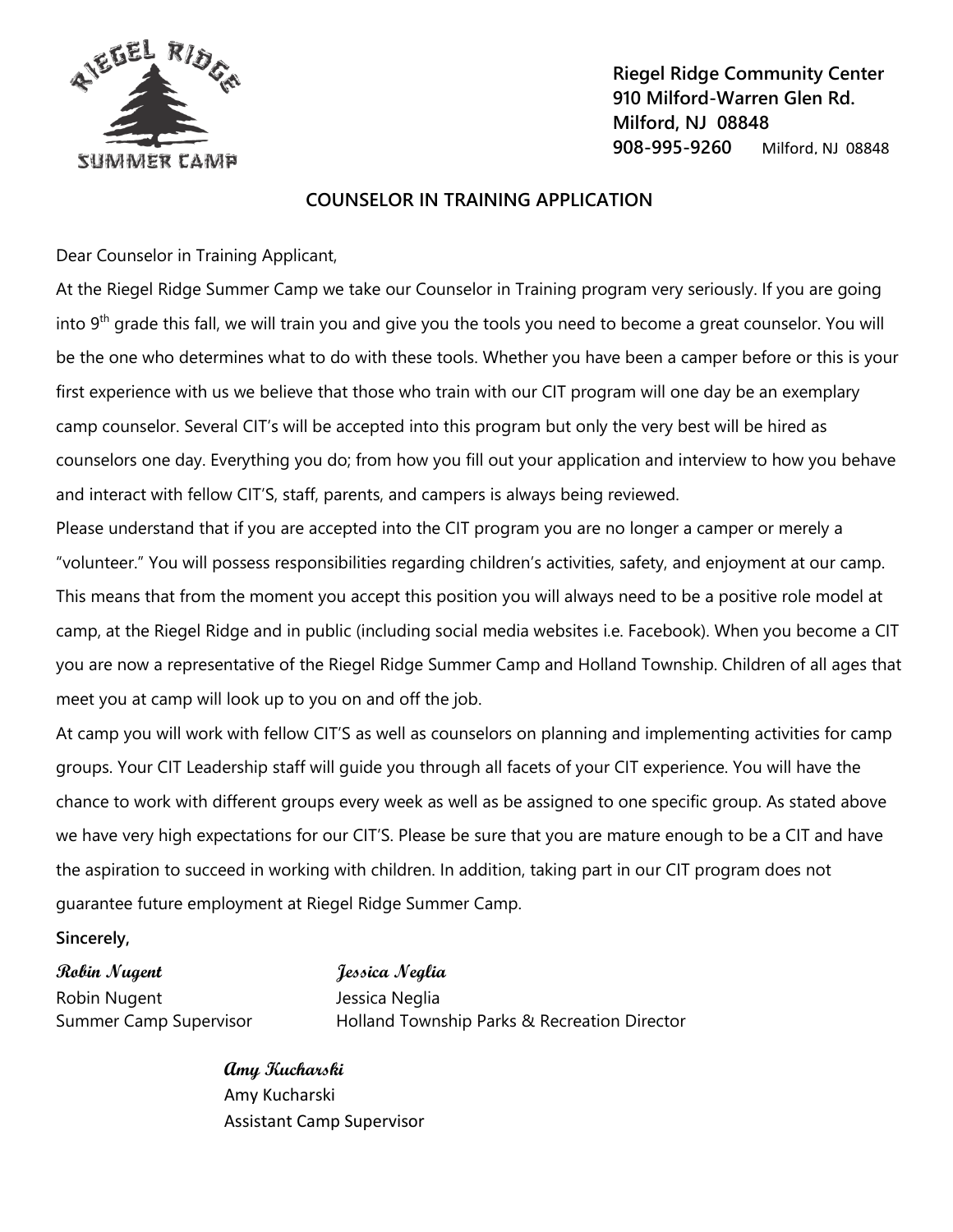## **CIT APPLICATION (PLEASE PRINT CLEARLY)**

**Survey:** Please take a minute to read the questions below answer with a mental yes or no. Please be honest with yourself; this survey is designed for you to determine if being a CIT is **appropriate for you.**

- o Am I charismatic?
- o Can I engage a group of kids in an enriching activity?
- o Do I feel comfortable speaking in front of a large group of people?
- o Am I articulate?
- o Can I smile even on my worst days?
- o Do I love being outside?
- o Am I willing to learn new things and accept different perspectives?
- o Do I care about other people?
- o Am I self-motivated?
- o Do I have enough self-discipline to do the right thing all the time?
- o Do I want to make a positive impact on a child's life?
- o Will I be able to model all the practices and lifestyles I teach to my campers?
- o Can I take positive and negative feedback?
- o Will I willingly rise above my expectations as a CIT?
- o Will my personal background be an asset to the camp community?
- o Am I concerned about the general safety and well-being of others?
- o Will I be able to work as a team player with a group of other counselors?
- o Can I work well without continual direct supervision?
- o Is the quality, spirit and enthusiasm of the game more important than winning?
- o Can I be a great leader?
- o Can I make our day camp team better than when I found it?
- o Can I adapt to changes easily and appropriately?
- o Do I recognize the positive and or negative results of the choices I make?
- o Can I adapt to adverse situations?
- o Do I have boundless energy?

I have read and answered the questions above and feel that my participation as a CIT at camp will enhance the program for campers, staff and fellow CIT's.

Printed Name: \_\_\_\_\_\_\_\_\_\_\_\_\_\_\_\_\_\_\_\_\_\_\_\_\_\_\_\_\_\_\_\_\_\_\_\_\_\_\_\_\_\_ Signature: \_\_\_\_\_\_\_\_\_\_\_\_\_\_\_\_\_\_\_\_\_\_\_\_\_\_\_\_\_\_\_\_\_\_\_\_\_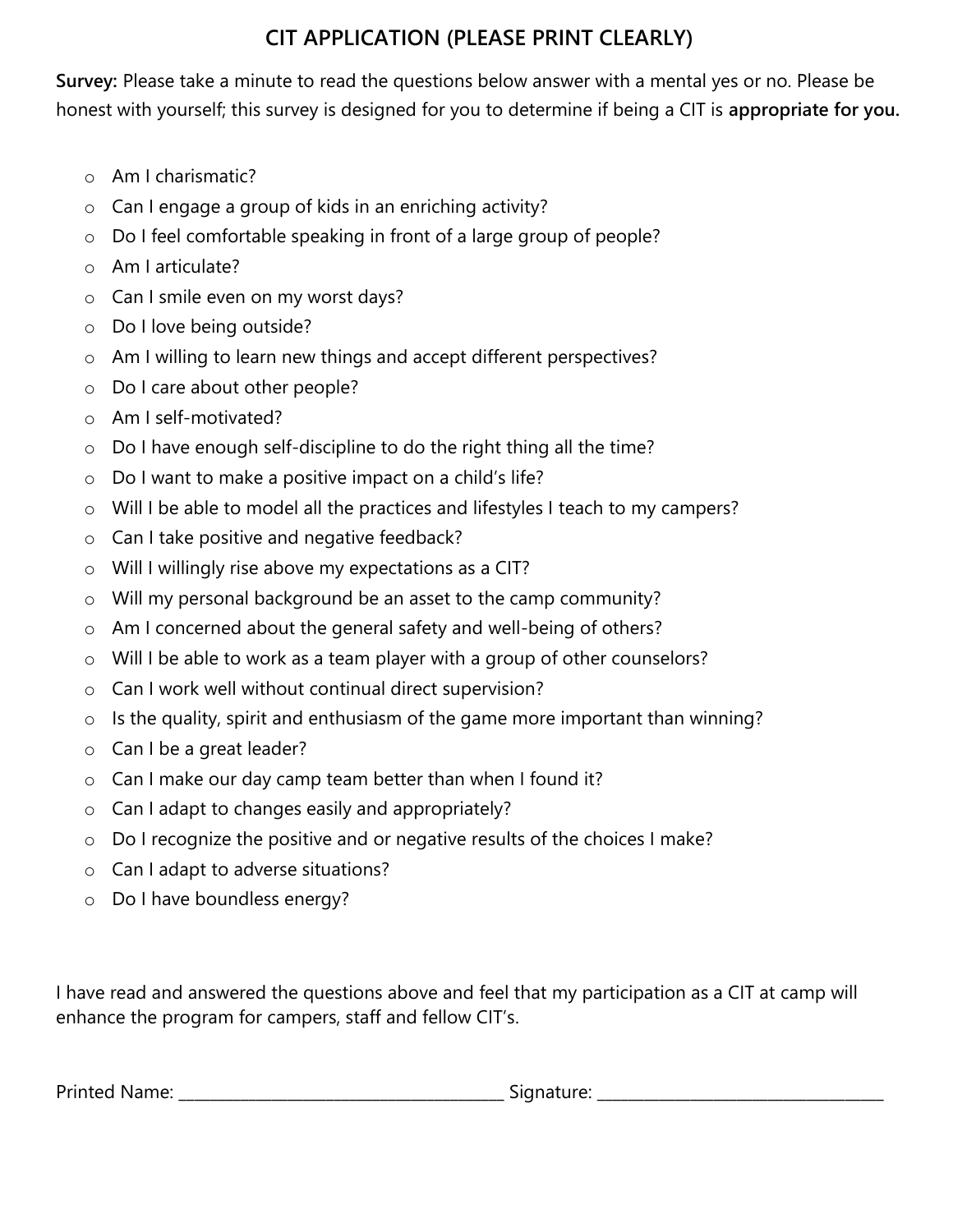## **CIT APPLICATION (PLEASE PRINT CLEARLY)**

| <b>Applicant Information</b> |  |
|------------------------------|--|
|------------------------------|--|

| Date: ________________________                                                                          |                            |                                                                                                                       |
|---------------------------------------------------------------------------------------------------------|----------------------------|-----------------------------------------------------------------------------------------------------------------------|
|                                                                                                         |                            |                                                                                                                       |
|                                                                                                         |                            |                                                                                                                       |
|                                                                                                         |                            |                                                                                                                       |
|                                                                                                         |                            |                                                                                                                       |
| Will you be using this experience for community service hours? Yes No                                   |                            |                                                                                                                       |
|                                                                                                         |                            |                                                                                                                       |
|                                                                                                         | <b>Getting To Know You</b> |                                                                                                                       |
|                                                                                                         |                            |                                                                                                                       |
|                                                                                                         |                            |                                                                                                                       |
|                                                                                                         |                            | ,我们也不会有什么。""我们的人,我们也不会有什么?""我们的人,我们也不会有什么?""我们的人,我们也不会有什么?""我们的人,我们也不会有什么?""我们的人                                      |
| What do you think a parent of a camper will expect from you as a CIT and how will you meet these        |                            |                                                                                                                       |
|                                                                                                         |                            |                                                                                                                       |
|                                                                                                         |                            |                                                                                                                       |
|                                                                                                         |                            |                                                                                                                       |
| What do you think your Junior/Head Counselors and Supervisors will expect from you?                     |                            |                                                                                                                       |
|                                                                                                         |                            |                                                                                                                       |
|                                                                                                         |                            |                                                                                                                       |
|                                                                                                         |                            | We have a limited number of spots available in our program. Why are you the best candidate for the                    |
|                                                                                                         |                            | <u> 1989 - Jan Samuel Barbara, margaret a shekara ta 1989 - An tsara tsara tsara tsara tsara tsara tsara tsara t</u>  |
| Please list any clubs, groups, organizations, jobs, sports or activities that you have participated in: |                            | <u> 1989 - Johann Stoff, deutscher Stoffen und der Stoffen und der Stoffen und der Stoffen und der Stoffen und de</u> |
|                                                                                                         |                            |                                                                                                                       |
|                                                                                                         |                            |                                                                                                                       |